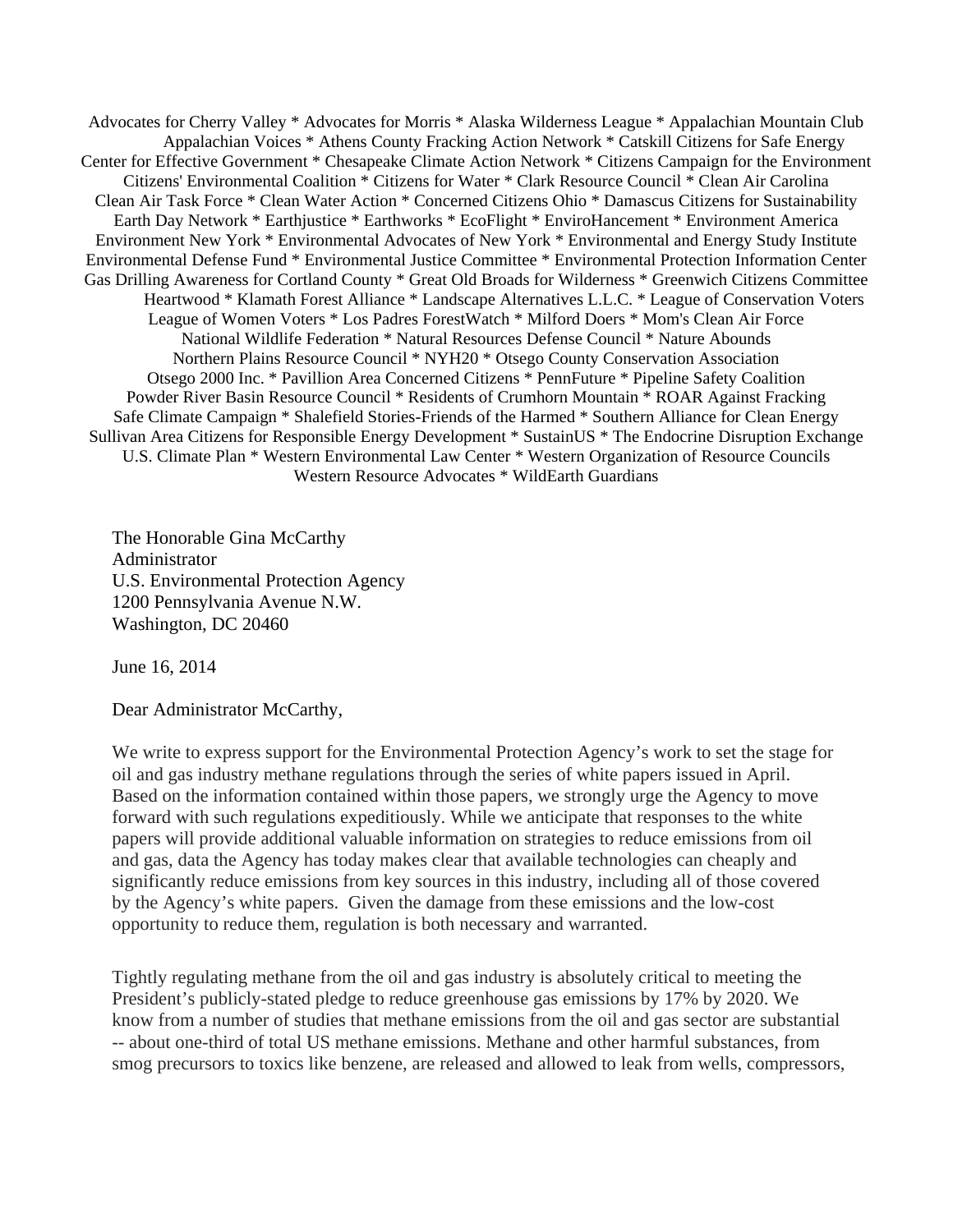and pipelines, among other sources throughout the sector. Several recent studies<sup>1</sup> have confirmed that, overall, methane emissions are *considerably higher* than official inventories report. EPA's volatile organic compound (VOC) standards adopted in 2012 will mitigate some of this methane, specifically from a subset of new and modified sources in the sector. However, due to the substantial amount of methane emissions left untouched by those standards, only rules that will reduce methane pollution from existing equipment, nationwide, are an adequate response to this pollution.

Additionally, the methane problem is growing due to the domestic oil and gas boom: horizontal drilling and high-volume hydraulic fracturing are giving developers access to more gas and oil supplies, resulting in more pollution. In fact, a recent study shows that emissions from U.S. oil and gas operations are projected to increase 4.5% by 2018, despite EPA's 2012 oil and gas rules.<sup>2</sup> This growth is in part due to the 2012 rules' poor coverage of methane emissions from oil development, making clear the need for enhanced standards that will reach these sources of methane.

Methane leaks and venting are all wasteful, and the majority can be prevented at low cost - in many cases at a net gain to producers and society over a short return period - since the retained or captured gas can be used on-site or sold. As the white papers themselves show, leaks and venting contributing significantly to the methane problem are very inexpensive to address. One source included in the white papers, a recent report by ICF International, found that industry could cut its methane emissions by roughly 40 percent below projected 2018 levels using proven technologies at an average annual cost of less than one cent per thousand cubic feet of produced natural gas – a fraction of a percent of the revenue the industry receives for the gas.

Some companies are taking this issue seriously and going above and beyond current regulatory requirements to reduce methane emissions on their own, and even supporting state efforts to adopt standards for methane. However, a variety of market conditions disincentivize or inhibit companies from maximizing the available opportunities to reduce methane. These conditions include diverse ownership of the different parts of the system, ownership transfer of the gas moving through the system, higher rates of return from other investments, lack of knowledge of best practices, lack of incentive by independent contractors, or a simple lack of interest. Collectively, these factors result in a market failure with respect to methane, and regulations must be established to prevent the resulting wasteful and harmful pollution. Action by EPA would complement soon-to-be-proposed Bureau of Land Management methane waste rules governing oil and gas operations on federal lands and build on the work of several states.

 

<sup>1</sup> Brandt, A. R., et al., *Methane Leaks from North American Natural Gas Systems*, 2014, Science, available at http://www.novim.org/images/pdf/ScienceMethane.02.14.14.pdf.

Miller, S. M., et al., *Anthropogenic Emissions of Methane in the United States*, 2013, PNAS, available at http://www.pnas.org/content/early/2013/11/20/1314392110.abstract.

Pétron, G. et al., *A New Look at Methane and Non-Methane Hydrocarbon Emissions from Oil and Natural Gas Operations in the Colorado Denver-Julesburg Basin*, 2014, J. GEOPHYSICAL RESEARCH: ATMOSPHERES, available at http://onlinelibrary.wiley.com/doi/10.1002/2013JD021272/abstract. <sup>2</sup>

<sup>&</sup>lt;sup>2</sup> ICF International. 2014. Economic Analysis of Methane Emission Reduction Opportunities in the U.S. Onshore Oil and Natural Gas Industries. http://www.edf.org/sites/default/files/methane\_cost\_curve\_report.pdf